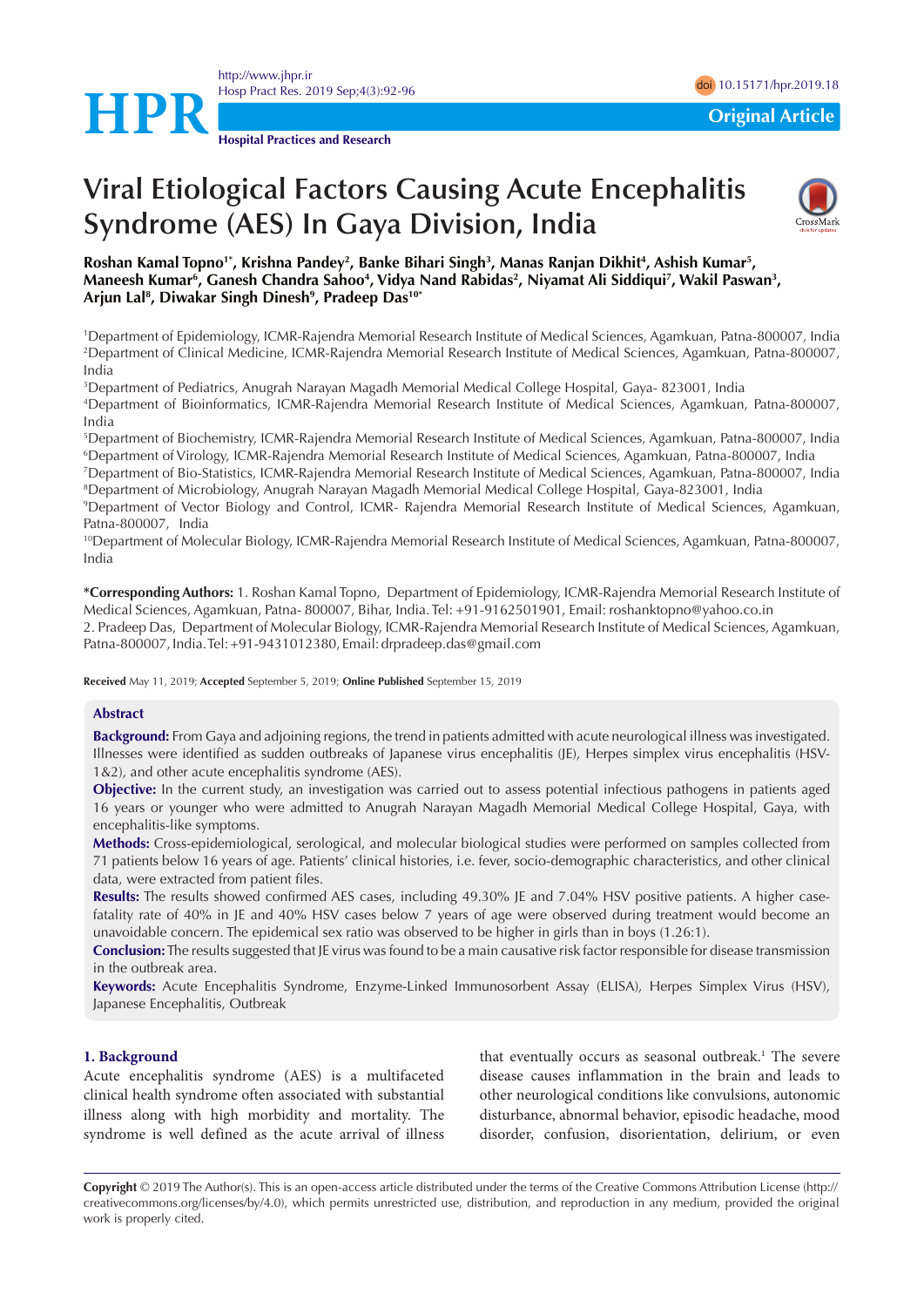coma. It emerged as a major public health problem in Asian countries.2 This dreadful condition, thought to be caused by a wide variety of pathogens including bacterial or viral infections in the brain, ingestion of toxic substances, has been reported in the past few decades. These etiological agents usually vary with geographical regions, $3,4$  and they lead to more complicated infections with severe underlying malignancy.

More than 100 diverse pathogens have been identified as causative agents for AES. Among them, Japanese virus encephalitis (JE), Herpes simplex virus encephalitis (HSV, varicella-zoster, the Epstein-Barr virus, mumps, measles, enteroviruses, influenza, adenovirus, echovirus, and mycoplasma pneumonia are the most frequent pathogens.<sup>5,6</sup> JE is a vector-borne viral infirmity that accounts for nearly 15% of AES cases, and the etiology of AES in 68%–75% of cases remains unknown. Between January 2008 and August 2014, nearly 44 097 cases with 5728 deaths due to AES were reported in India.7,8 This number represents a considerable increase in the annual number of reported cases. Among these, Japanese encephalitis is considered one of the major causes of AES in India.9 More specifically, the areas most afflicted by the AES outbreak are the eastern part of Uttar Pradesh and the districts of Muzaffarpur and Gaya from Bihar.10 However, no large scale study has investigated the specificity of causative agents of AES in Gaya and its adioining regions.

## **2. Objective**

AES excessively affects children below the age of 16 years and poses a severe risk to the lives of affected children. Most underlying illnesses are hardly ever investigated in order to understand the possible agent and its means of spread. Recently, in India, an outbreak of AES led to the deaths of several children in Bihar. These cases were well characterized by sudden onset of fever, occasional neck rigidity, restlessness, convulsion leading to coma, followed by death within 9–10 days of acute illness onset. During or after the rainy season from June to October, JE is more prevalent.11-14 It is therefore very crucial that detailed epidemiological investigations be conducted that will explore the hidden factors involved in this dreadful disease.

## **3. Methods**

From June to October 2016, cerebrospinal fluid (CSF) and serum samples were collected from 71 patients of different age groups to check for clinically suspected viral encephalitis in Anugrah Narayan Magadh Memorial Medical College Hospital, Gaya, India. People residing in the area of the hospital are from a low socio-economic group. Male and female patients aged between 0.3-16 years were included in the study (Notably, all cases in this study were below 16 years of age), and their clinical history and symptoms were documented. CSF was collected from patients with suspected cases of encephalitis and without contraindications to lumbar puncher, according to the

judgment of the responsible pediatrician. Samples were sent to ICMR-Rajendra Memorial Research Institute of Medical Sciences (RMRIMS), Patna, India, and stored at -80°C. The current study was carried out in Virology Lab, RMRIMS, Patna.

CSF/serum samples of 71 clinically positive cases were investigated for JE, Leptospira, chikungunya, HSV-1&2, measles, dengue, or scrub typhus specific IgM antibodies using an enzyme-linked immunosorbent assay (ELISA) kit (Calbiotech, USA). Briefly, the wells of microtiter plates were coated with 75 mL of anti-human immunoglobulin M (IgM), followed by the addition of 50 mL of serum (1:100 dilution) or CSF (1:10 dilution), biotinylated antiflavivirus antibody, avidin-horseradish peroxidase (HRP) conjugate, and substrate. Calculations were performed per the manufacturer's instructions after taking the optical density (OD) values at 492 nm. Moreover, CT scans were performed specifically on HSV-positive samples.

RNA genome isolation (using QIAamp Viral RNA Mini Kit, QIAGEN, USA) and real-time-polymerase chain reaction (RT-PCR) (using one-step RT-PCR kit, Takara) for Japanese encephalitis virus (JEV) were carried out on all blood and CSF samples from patients following the method described by Paranjpe et al, with minor modifications where required.<sup>13,14</sup> Briefly, ribonucleic acid (RNA) was extracted from 200 µL of serum/CSF sample using TRIzol reagent (Invitrogen). Reverse transcription was performed using an RT kit (Invitrogen). PCR was carried out using the appropriate primer pair as stated ([Table 1](#page-1-0)). In each PCR reaction, the appropriate positive and negative controls were included for sample confirmation. The sensitivity of the PCR was determined with complementary DNA (cDNA) made by reverse transcription of JEV RNA from the reference strain. Amplified DNA fragments were visualized through ethidium bromide staining following 2% agarose gel electrophoresis. JE specific IgM or RT-PCR positivity in the CSF samples were taken as the criteria for confirming Japanese encephalitis cases. Similarly, PCR was also carried out for the presence of the West Nile virus.

#### **4. Results**

Gaya is located 62 miles south of Patna, the capital city of Bihar (longitude: 84.4 to 85.5 degrees toward east; latitude: 24.5 to 25.10 degrees toward north) and has a humid subtropical climate (Köppen climate classification). Relatively high temperate weather and evenly distributed precipitation were observed throughout the year. The environmental circumstances are very favorable for

<span id="page-1-0"></span>Table 1. The Pprimer Used to Detect the Presence of Either Japanese Encephalitis or West Nile Virus in Clinically Suspected Cases

| <b>Species</b>           | <b>Primers (Forward and Reverse)</b>                         | <b>Product Size</b> |
|--------------------------|--------------------------------------------------------------|---------------------|
| Japanese<br>encephalitis | F:- GGAAGGCCTGGGGGCAGGACGCTA<br>R:- GATGACCCTGTCTTCCTGGATCAA | 460                 |
| West Nile<br>virus       | <b>F:- GCTCCGCTGTCCCTGTGA</b><br>R:- CACTCTCCTCCTGCATGGATG   | 206                 |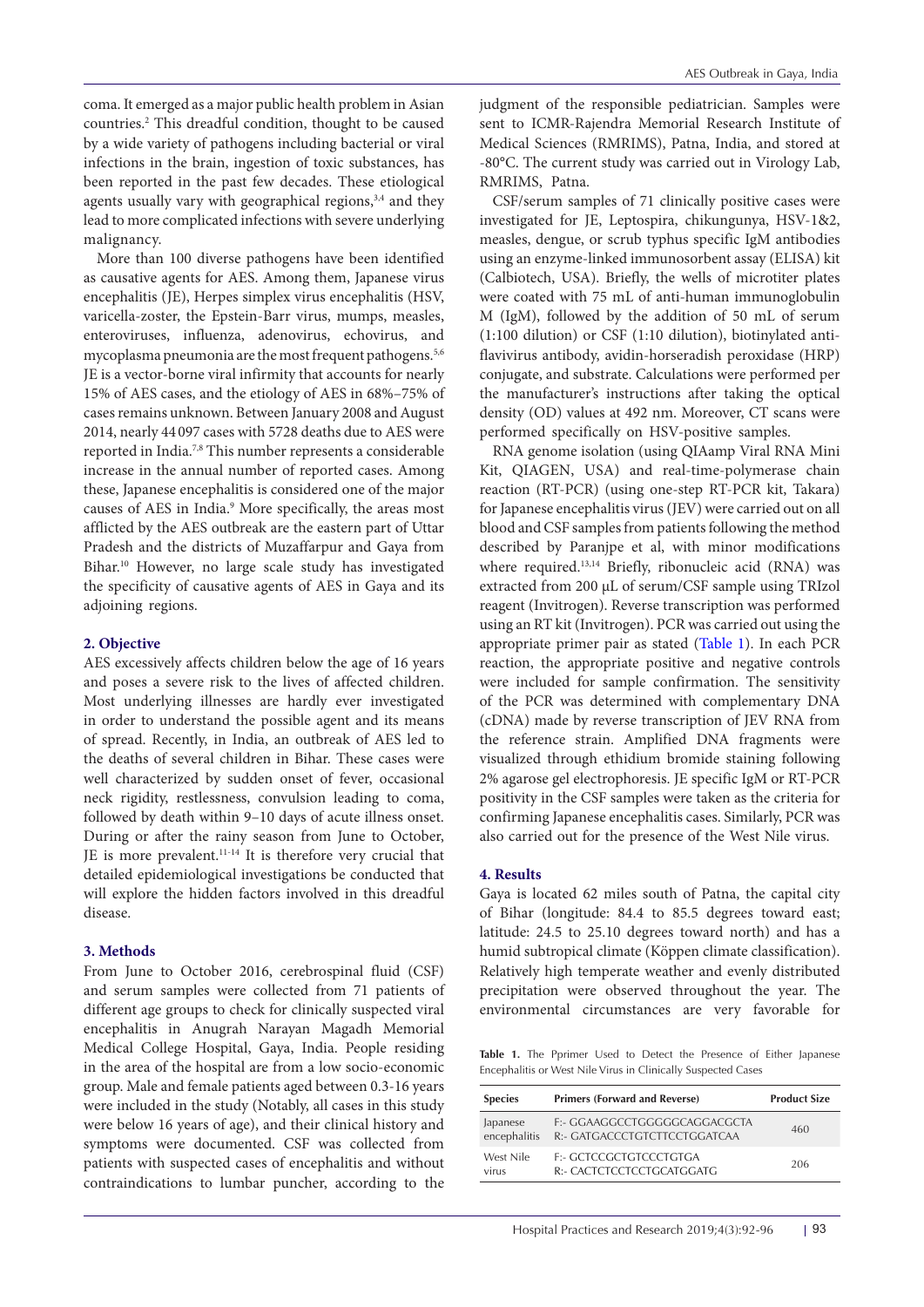mosquitoes breeding. Although little information is available about the periodic outbreaks of JEV, a local newspaper confirms the spread and death due to AES. In this study, an in-depth investigation was carried out to explore the exact scenario of the JE outbreak in the Gaya district of Bihar to support public health measures. Due to low levels of viremia and the fast development of neutralizing antibodies, RT-PCR is slightly tricky and depends mostly on the time blood/CSF specimens are taken.15-17 Although controversial, the detection rate is often more accurate than that of IgM-capture ELISA for serum and CSF.<sup>18,19</sup> Therefore, both IgM-capture ELISA and RT-PCR were performed for the diagnosis of suspected cases from Gaya, Bihar.

A total of 71 clinically suspected cases less than 16 years of age were included in the current study. Almost all cases came from Gaya or its adjoining areas. The presenting symptoms in these suspected cases were high-grade fever, headache, vomiting, lethargy, altered sensorium, and convulsion. The 71 positively-confirmed AES cases were included for further study. Blood and CSF specimens were taken during June-October 2016.

The data obtained from ELISA and RT-PCR revealed at least 49.30% (35/71) of patients were clinically confirmed JEV cases. Nearly 37.14% (13/35) and 40% (14/35) of children between the ages of 0-4 and 5-9 years, respectively, were affected. Fascinatingly, 22.86% (8/35) children of the 10-16 years age group were badly affected by this deadly virus. Though several studies indicated a soaring rate of boys infected as compared to girls, the current study conceded a higher rate of girls affected. Interestingly, the epidemic affected girls and boys at a ratio of 1.26:1. More importantly, this ratio is quite high (1.7:1) among children below the age of 9 years. Samples were collected randomly, and the girl:boy ratio of suspected JE sample was 1.24:1. Even though there may be several epidemiological or other vital reasons, the altered sample collection may partially affect the infected girl:boy ratio. A detailed epidemiological investigation could explore the reasons why girls are more prone to disease than boys. The overall case-fatality rate was 40% (14/35), of which 60% were girls and 40% were boys. Around 90% of the fatality cases were below 9 years of age.

# **5. Discussion**

Out of the total number of suspected JEV samples, 35 were found to be IgM positive. Both ELISA and PCR were carried out for the diagnosis of JE-positive cases ([Figures](#page-2-0) [1A](#page-2-0) and [B\)](#page-2-0). As previously reported, both the sensitivity and specificity of ELISA are more than 95% after the 7th day of disease onset, and specimens collected before 7 days may be negative.20 Due to a high degree of sensitivity and specificity, the RT-PCR method has a potential application for routine diagnosis of flaviviral infections. More importantly, the samples collected from the areas where JE and dengue are both endemic may show cross-reactivity at the IgM level.21 Therefore, both IgM-negative and -positive

<span id="page-2-0"></span>

Figure 1. Age group distribution of JE, HSV, and AES due to unknown pathogens and their fatality rates are mentioned in graphical representation.

samples were especially investigated for RT-PCR analysis. Specifically, 4 samples were found to be positive by RT-PCR alone, whereas 14 samples were found to be positive by both ELISA and RT-PCR. This information indicated that the samples in the current study were probably collected within the first 7 days of illness when the antibody titer was moderate in the presence of viral RNA. More precisely, 11.42% of the samples, those found to be positive by RT-PCR ([Figure 2B\)](#page-3-0), reflected only the possibility of a high viral load with a scanty level of neutralizing antibodies. Due to the short toxemia period of JE patients, only 18 RT-PCR-positive (51.43%) JEV-infected cases were detected using the RT-PCR approach.

## **6. Conclusion**

The total number of confirmed AES cases that occurred during the epidemic was 71. The meticulous analysis performed in this study revealed that nearly 49.30% of encephalitis cases occurred due to JEV infection ([Figure](#page-3-0) [2A\)](#page-3-0). To search for other factors responsible for AES in Gaya and its adjoining regions, the samples were tested for HSV-1&2 (IgM) and scrub typhus (IgM). Previously, Murhekar et al reported that scrub typhus (63% of AES cases) was one of the major etiologies for acute encephalitis. In contrast to these findings, the current data suggested that the AES cases near Gaya and its adjoining regions were negative to scrub typhus.22,23 Interestingly, HSV-1&2 was found to be a second causal factor for AES confirmed by both ELISA [\(Figure 2A\)](#page-3-0) and contrast-enhanced computed tomography (CECT) scan ([Figure 2C](#page-3-0)). More importantly, 5 HSV cases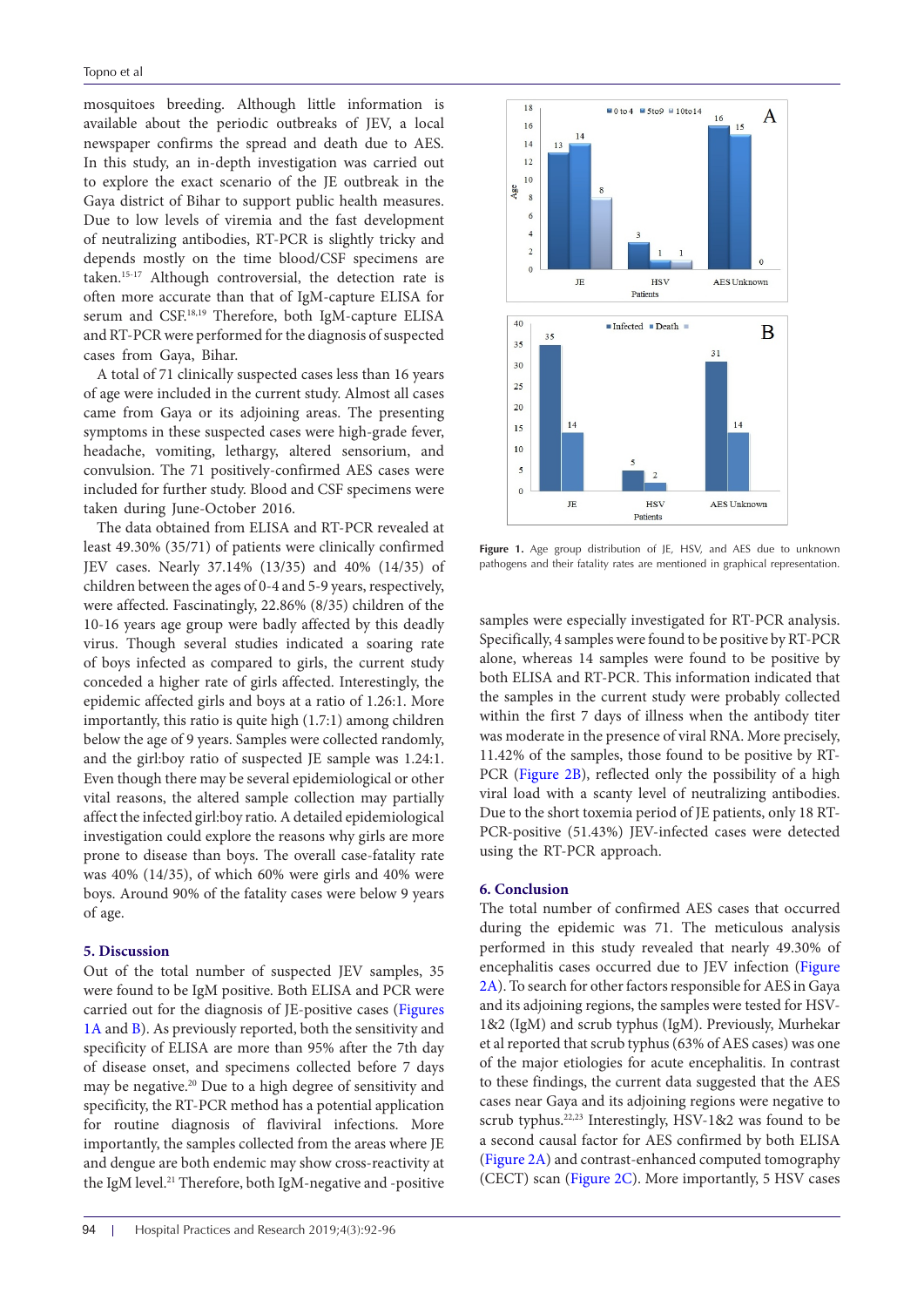<span id="page-3-0"></span>

Figure 2. Representative Figures Showing (A) JE-Positive Samples by ELISA; (B) JE-Positive Samples by PCR; and (C) HSV-Positive Samples by CECT Brain Scan.

<span id="page-3-1"></span>

**Figure 3.** PCR Confirmation of JE and WNV

(7.04%) were detected with an overall fatality rate of 40% (2/5). The further confirmation of JE and WNV infections were confirmed by performing qPCR ([Figure 3](#page-3-1)).

Among the 71 AES cases, 35 (49.30%) cases and 5 (7.04%) cases were found to be JE- and HSV-positive, respectively. The foremost result of this study revealed that all confirmed AES cases were under the age of 9 years. As the landscape of AES, outbreaks have altered in the past few years, and both outbreak investigations and surveillance studies have increasingly reported non-JEV etiologies. The deliberate investigation conducted in this study revealed that none of the AES-confirmed cases were positive to other known viruses causing acute encephalitis. The main causative agent(s) remain unexplained.<sup>24</sup> It can now be concluded that JEV is the main etiological agent responsible for AES. However, a greater number of deaths occurred due to unrecognized etiological agents that need

# Research Highlights

## **What Is Already Known?**

Acute encephalitis syndrome (AES) has been a major health problem in Gaya, Bihar with high morbidity and mortality.

## **What This Study Adds?**

The result suggested that JE virus followed by HSV were the causative agents for viral encephalitis.

to be identified. A detailed investigation is required to determine the unknown causative agents responsible for AES near Gaya and its adjoining regions.

## **Authors' Contributions**

RKT, KP, BBS, AL, PD contributed to the study design, conceptualization, and data collection; MRD, NAS, MK, GCS, PD contributed to data interpretation and manuscript preparation; VNRD, WP, DSD, AK, PD participated in manuscript revision; RKT contributed to manuscript submission.

# **Conflict of Interest Disclosures**

The authors affirm that they have no conflicts of interest.

# **Ethical Approval**

The current study was approved by the Institutional Ethical Committee, ICMR-Rajendra Memorial Research Institute of Medical Sciences, Agam-kuan, Patna, India.

## **References**

- 1. Narain JP, Dhariwal AC, MacIntyre CR. Acute encephalitis in India: An unfolding tragedy. Indian J Med Res. 2017;145(5):584- 587. doi:[10.4103/ijmr.IJMR\\_409\\_17](https://doi.org/10.4103/ijmr.IJMR_409_17).
- 2. Sen PK, Dhariwal AC, Jaiswal RK, Lal S, Raina VK, Rastogi A. Epidemiology of acute encephalitis syndrome in India: changing paradigm and implication for control. J Commun Dis. 2014;46(1):4-11.
- 3. Granerod J, Crowcroft NS. The epidemiology of acute encephalitis. Neuropsychol Rehabil. 2007;17(4-5):406-428. doi:[10.1080/09602010600989620.](https://doi.org/10.1080/09602010600989620)
- 4. Le VT, Phan TQ, Do QH, et al. Viral etiology of encephalitis in children in southern Vietnam: results of a one-year prospective descriptive study. PLoS Negl Trop Dis. 2010;4(10):e854. doi:[10.1371/journal.pntd.0000854.](https://doi.org/10.1371/journal.pntd.0000854)
- 5. Borkotoki U, Borkotoki S, Barua P, et al. Japanese encephalitis (JE) among acute encephalitis syndrome (AES) cases-a hospital based study from upper Assam, India. Int J Health Sci Res. 2016;3:4-10. 6. Goel S, Chakravarti A, Mantan M, Kumar S, Ashraf MA. Diagnostic approach to viral acute encephalitis syndrome (AES) in paediatric age group: a study from New Delhi. J Clin Diagn Res. 2017;11(9):DC25-DC29. doi[:10.7860/](https://doi.org/10.7860/jcdr/2017/27413.10648) [jcdr/2017/27413.10648.](https://doi.org/10.7860/jcdr/2017/27413.10648)
- 6. Nayak P, Papanna M, Shrivastava A, et al. Unexplained neurological illness in children, Malkangiri district, Odisha, India 2014. International Journal of Infectious Diseases. 2016;45:305. doi:[10.1016/j.ijid.2016.02.668](https://doi.org/10.1016/j.ijid.2016.02.668).
- 7. Kumar P, Pisudde PM, Sarthi PP, Sharma MP, Keshri VR. Status and trend of acute encephalitis syndrome and Japanese